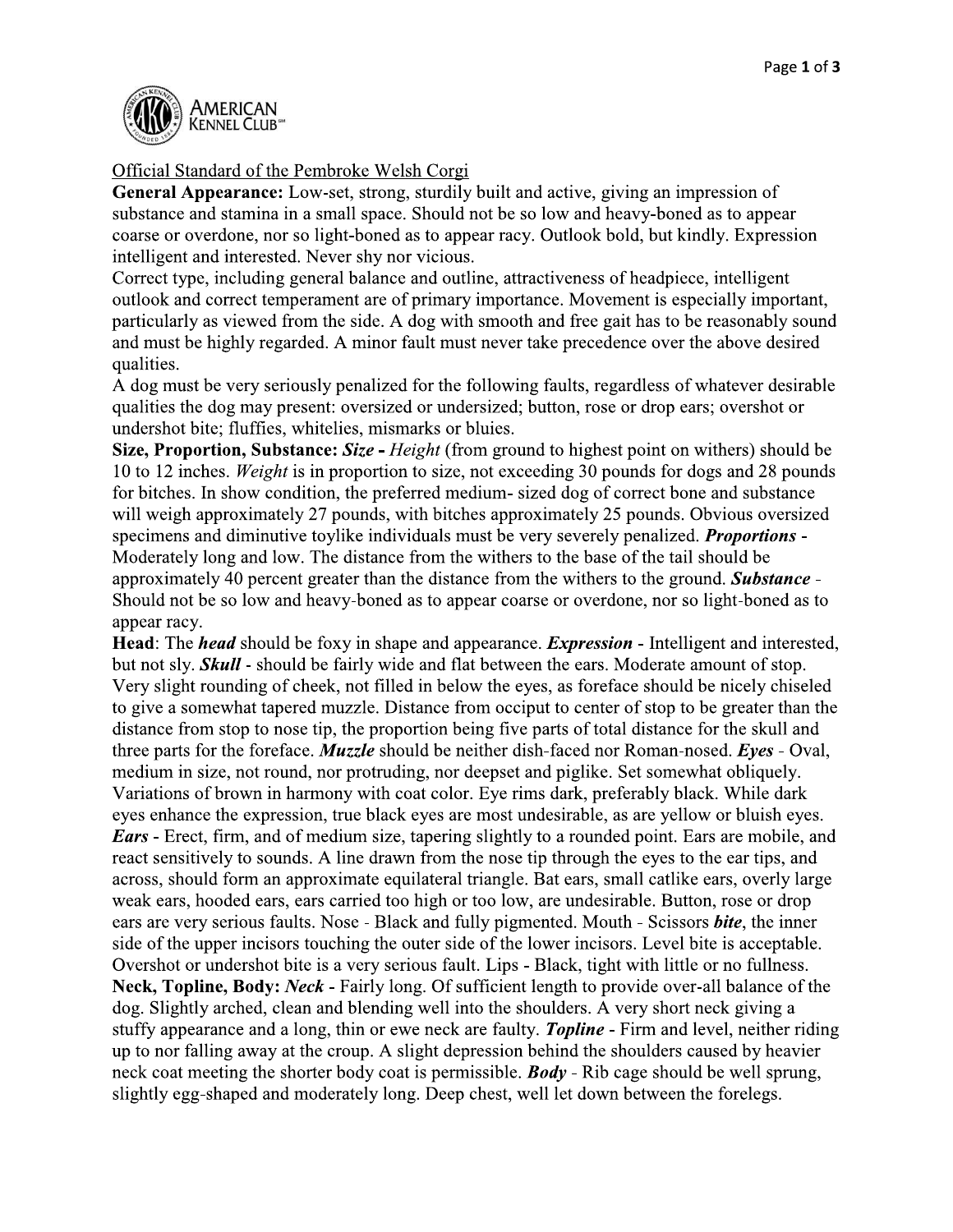

Exaggerated lowness interferes with the desired freedom of movement and should be penalized. Viewed from above, the body should taper slightly to end of loin. Loin short. Round or flat rib cage, lack of brisket, extreme length or cobbiness, are undesirable. Tail - Docked as short as possible without being indented. Occasionally a puppy is born with a natural dock, which if sufficiently short, is acceptable. A tail up to two inches in length is allowed, but if carried high tends to spoil the contour of the topline.

Forequarters: Legs - Short, forearms turned slightly inward, with the distance between wrists less than between the shoulder joints, so that the front does not appear absolutely straight. Ample bone carried right down into the feet. Pasterns firm and nearly straight when viewed from the side. Weak pasterns and knuckling over are serious faults. Shoulder blades long and well laid back along the rib cage. Upper arms nearly equal in length to shoulder blades. Elbows parallel to the body, not prominent, and well set back to allow a line perpendicular to the ground to be drawn from tip of the shoulder blade through to elbow. Feet - Oval, with the two center toes slightly in advance of the two outer ones. Turning neither in nor out. Pads strong and feet arched. Nails short. Dewclaws on both forelegs and hindlegs usually removed. Too round, long and narrow, or splayed feet are faulty.

Hindquarters: Ample bone, strong and flexible, moderately angulated at stifle and hock. Exaggerated angulation is as faulty as too little. Thighs should be well muscled. Hocks short, parallel, and when viewed from the side are perpendicular to the ground. Barrel hocks or cowhocks are most objectionable. Slipped or double-jointed hocks are very faulty. Feet - as in front.

**Coat:** Medium length; short, thick, weather- resistant undercoat with a coarser, longer outer coat. Over-all length varies, with slightly thicker and longer ruff around the neck, chest and on the shoulders. The body coat lies flat. Hair is slightly longer on back of forelegs and underparts and somewhat fuller and longer on rear of hindquarters. The coat is preferably straight, but some waviness is permitted. This breed has a shedding coat, and seasonal lack of undercoat should not be too severely penalized, providing the hair is glossy, healthy and well groomed. A wiry, tightly marcelled coat is very faulty, as is an overly short, smooth and thin coat. Very Serious Fault -Fluffies - a coat of extreme length with exaggerated feathering on ears, chest, legs and feet, underparts and hindquarters. Trimming such a coat does not make it any more acceptable. The Corgi should be shown in its natural condition, with no trimming permitted except to tidy the feet, and, if desired, remove the whiskers.

**Color:** The outer coat is to be of self colors in red, sable, fawn, black and tan with or without white markings. White is acceptable on legs, chest, neck (either in part or as a collar), muzzle, underparts and as a narrow blaze on head. Very Serious Faults - Whitelies - Body color white, with red or dark markings. Bluies - Colored portions of the coat have a distinct bluish or smoky cast. This coloring is associated with extremely light or blue eyes, liver or gray eye rims, nose and lip pigment. Mismarks - Self colors with any area of white on the back between withers and tail, on sides between elbows and back of hindquarters, or on ears. Black with white markings and no tan present.

Gait: Free and smooth. Forelegs should reach well forward without too much lift, in unison with the driving action of the hind legs. The correct shoulder assembly and well-fitted elbows allow a long, free stride in front. Viewed from the front, legs do not move in exact parallel planes, but incline slightly inward to compensate for shortness of leg and width of chest. Hind legs should